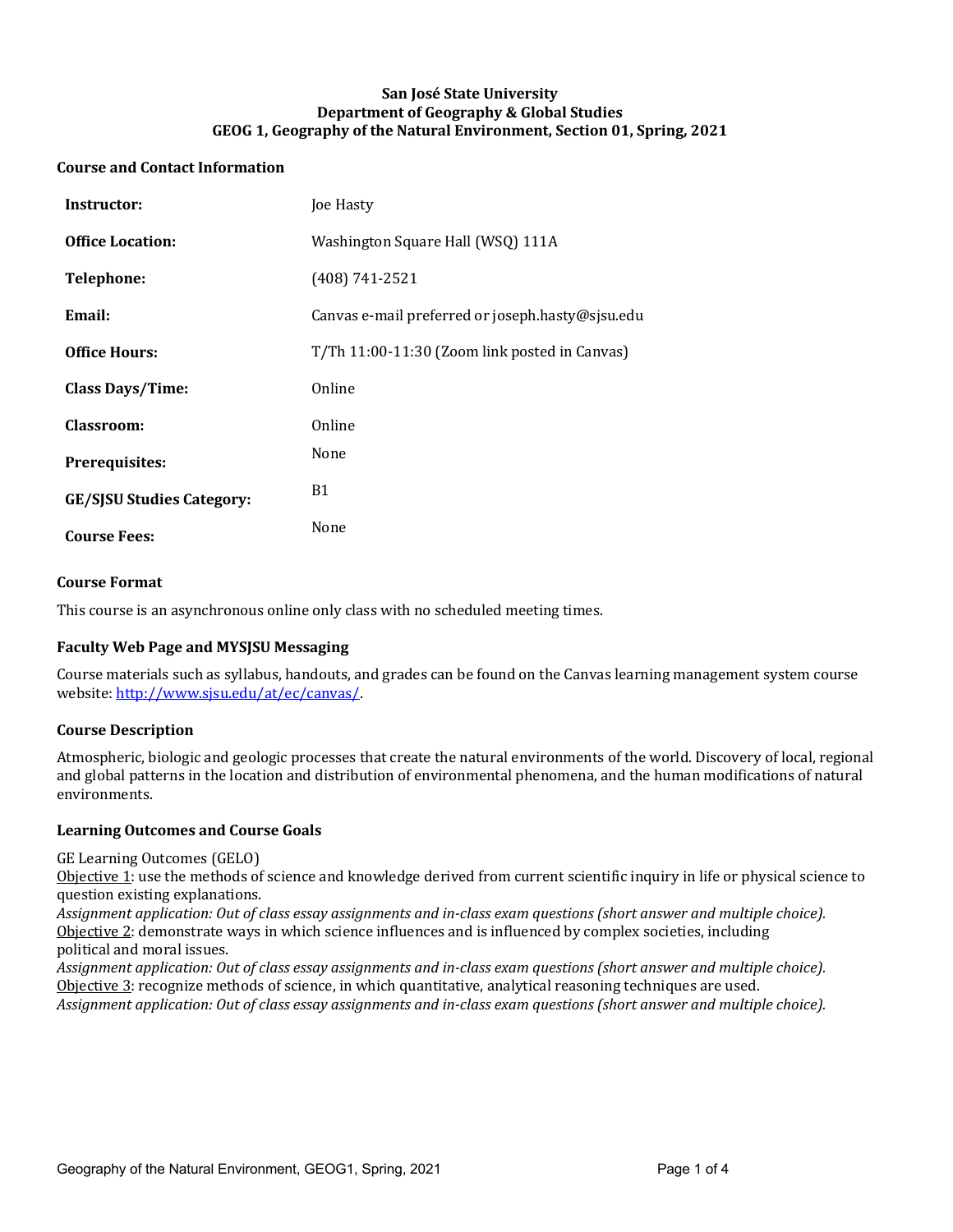## **Required Texts/Readings**

Title: McKnight's Physical Geography: A Landscape Appreciation **Author: Darrel Hess ISBN-13: 978-0134195421 Edition: 12th Copyright: 2017**

## **Subscription to MyLab and Mastering Online: Embedded in Canvas**

#### **Course Requirements and Assignments**

SJSU classes are designed such that in order to be successful, it is expected that students will spend a minimum of forty-five hours for each unit of credit (normally three hours per unit per week), including preparing for class, participating in course activities, completing assignments, and so on. More details about student workload can be found in University Policy S12-3 at http://www.sjsu.edu/senate/docs/S12-3.pdf.

## **Grading Policy**

| Quizzes (15)                 | 150 points         |
|------------------------------|--------------------|
| Unit Assignments (15)        | 225 points         |
| Map Assignments (15)         | 75 points          |
| <b>Discussions</b>           | 150 points         |
| Midterm #1                   | 150 points         |
| Midterm #2                   | 150 points         |
| Final Exam                   | 150 points         |
| <b>Total Possible Points</b> | 1050 points        |
| <b>Total Graded Points</b>   | <b>1000 Points</b> |

| <b>Percentage</b> | <b>Total Points</b> | <b>Letter Grade</b> |
|-------------------|---------------------|---------------------|
| $100\% +$         | 1000-1050           | $A+$                |
| 95-100%           | 950-1000            | A                   |
| 90-94%            | 900-949             | $A -$               |
| 87-89 %           | 870-899             | $B+$                |
| 83-86%            | 830-869             | в                   |
| 80-82%            | 800-829             | $B -$               |
| 77-79 %           | 770-799             | $C+$                |
| 73-76%            | 730-769             | C                   |
| 70-72%            | 700-729             | $C -$               |
| 65-69%            | 650-699             | $D+$                |
| 60-64%            | 600-649             | D                   |
| Less than $60\%$  | Less than 600       | F                   |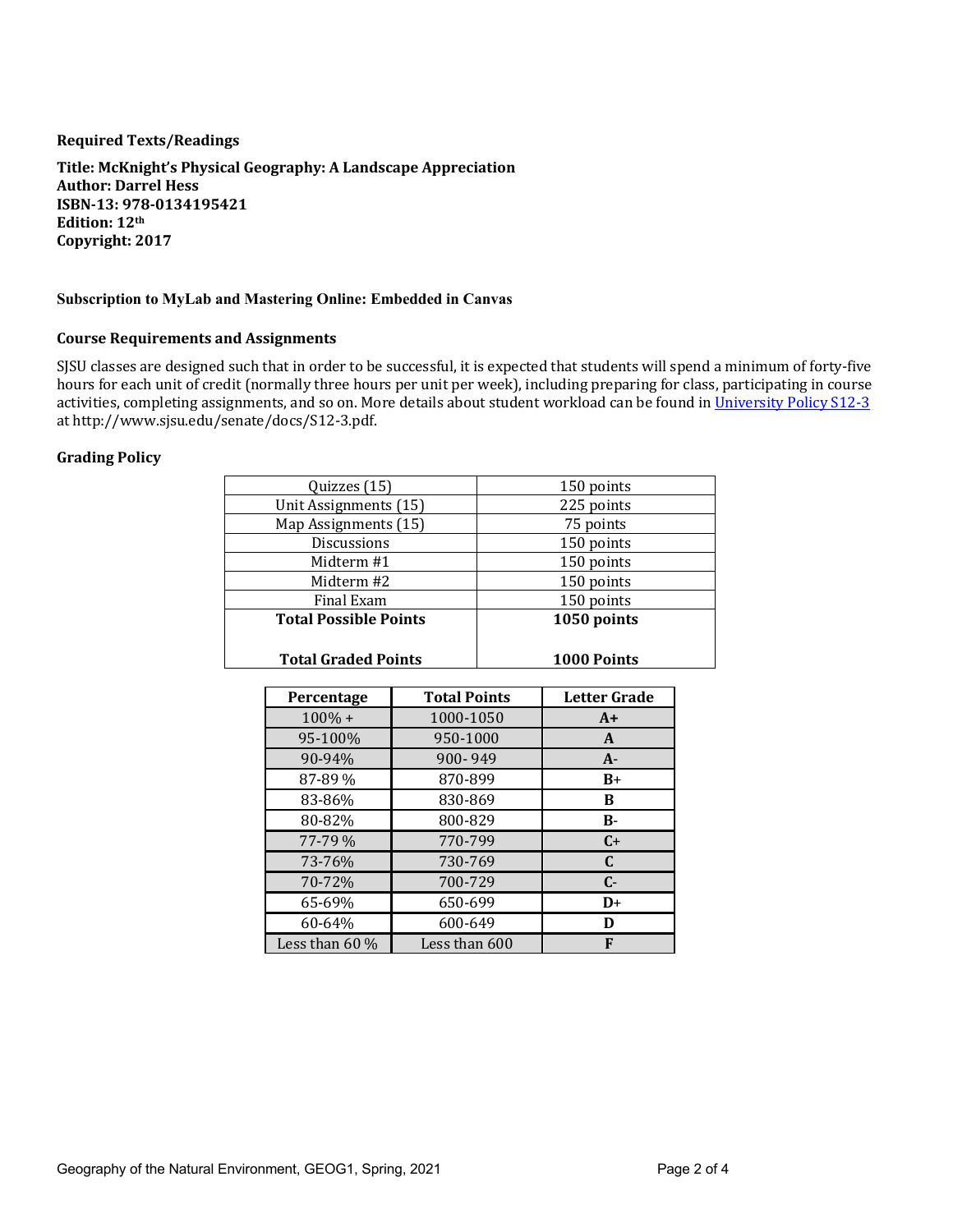**Websites:** This course is integrated with the Canvas learning environment and MyLab and Mastering website. These passworddriven websites allow student access to course material. The subscription to MyLab and Mastering is required and will be an additional cost. Use the link on the coursed home page in Canvas to set up the MyLab and Mastering account.

**Course Structure:** The course is organized into 3 **SECTIONS**, each composed of 5 **Modules (15 total).** Each module extends over one semester week (shorter for Winter, Summer, or late start sessions) and contains four graded components: a discussion, a quiz, a map assignment, and a unit assignment. Each section extends over 5 semester weeks (shorter for Winter, Summer, or late start sessions) and will be accompanied by an exam. **Please note that modules do not correlate** with chapters in the text. The required readings for each unit will be posted on the reading schedule.

**Quizzes:** There will be 15 quizzes, one for each module. These will be open note and open textbook (not open websites). The quiz may be taken anytime during the allotted time window. Once the quiz is started, you will only have 15 minutes to finish. The questions and time constraints are designed to encourage retention of course material. You will not have enough time to look up each answer in the text or notes. Quizzes can be submitted late for 1/2 credit. These will be conducting in MyLab and Mastering.

**Unit Assignments:** There will be 15 assignments, one for each module. They are worth 15 points each (225 points total). They will consist of a variety of online computer work, including Google Earth, dynamic animation, map, and video assignments. Late work will be accepted for  $1/2$  credit. These will be conducting in MyLab and Mastering.

**Map Assignments:** There will be 15 map assignments, one for each unit. They are worth 5 points each (75 points total). They will consist of properly locating geographic locations in various world regions. Late work will be accepted for  $1/2$ credit. These will be conducting in MyLab and Mastering.

**Midterm Exams:** There will be two midterm exams. Each will be worth 15% of your final grade. They will come in two parts. The format of the first part will be will include 50 multiple choice questions and you will have 60 minutes. The format of the second part will include 5 short answer questions and you will have 30 minutes. These will be open note and open textbook. Both parts of the exam must be taken during the established time slot, but they do not have to be taken one right after the other. Check the Calendar for these times. The questions and time constraints are designed to encourage retention of course material. You will not have enough time to look up each answer in the text or notes. Make ups may be given at the instructor's approval. These will be conducting in MyLab and Mastering. These will be conducting in MyLab and Mastering.

**Final Exam:** The final exam will follow the same format as the midterm exams and **will not be cumulative**. It will only cover the last section. There are no make-ups. These will be conducting in MyLab and Mastering. This will be conducting in MyLab and Mastering.

**Discussion Topics (Attendance):** Attendance is not graded, but participation on the discussion board accounts for a substantial portion of your grade. There will be 15 discussion topics, one for each module. You are expected to make original, productive comments on each discussion topic. For full credit, you must respond to the original topic AND respond to at least one peer comment. These will be conducting on the Canvas website.

**Extra Credit:** There is no extra credit available in this course. However, please note that there are 1050 points assigned, but the course is graded on a scale of 1000. There are 50 extra points built into the course and are considered the extra credit opportunity, where it is possible to raise the overall grade.

**Academic Honesty:** It is expected that students take extensive notes from their reading and may use these notes for all quizzes and exams. However, it is not allowed to look up answers from the Internet. We do not use proctoring software because it creates an atmosphere of distrust from the beginning of the course. Instead, we rely on a system of trust and academic integrity. However, any violations of this, including plagiarism, will be punished to the fullest possible extent. **PLEASE DO NOT CHEAT!** It places all parties involved in a horrible and uncomfortable position.